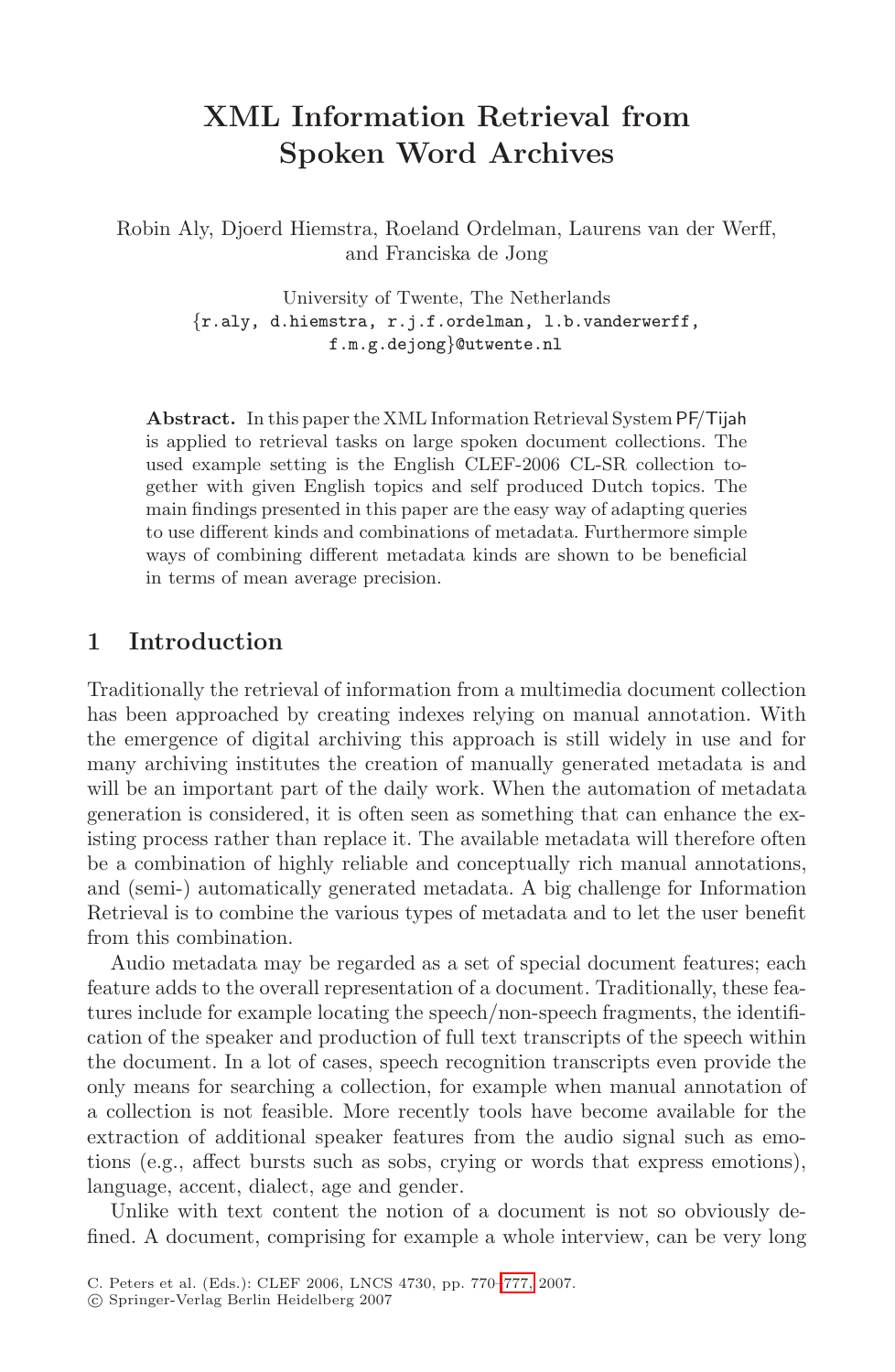and probably not every part is relevant given a specific user request. Browsing manually through a long multimedia document to find the most relevant parts can be cumbersome. Therefore, multimedia retrieval systems have to be capable of retrieving only relevant parts of documents. As a consequence partitioning or segmentation of documents should take place prior to the actual extraction of features.

Usually, the segmentation algorithm for defining sensible document parts comes almost naturally with a document collection. In the English part of the Multilingual Access to Large Spoken Archives (MALACH) collection, which is the target collection for CLEF's CL-SR task, parts of interviews on a single coherent subject have been selected as a segments. In a broadcast news retrieval system, single news items would be the obvious unit to choose for segmentation purposes.

However, given that the currently available techniques can generate multiple annotations, multiple segmentations should be supported. This complicates the task. For the MALACH collection an Information Retrieval system should be able to handle the following type of query: "give me document parts where male, native Dutch speakers are talking about [...] without expressing any emotions". Thus the retrieval system needs to consider various sources to yield a good performance. With this scenario the following questions need to be addressed: (i) how to efficiently store these multiple annotations, (ii) how to combine and rank retrieval scores based on them and (iii) how to select appropriate parts of the documents that are going to be returned as part of a result.

MPEG-7 [1] defines standardized ways of storing annotations of multimedia content. It has the potential of solving some of the issues related to the use of multiple annotations in multimedia retrieval. For this reason the underlying XML [2] format was chosen as a starting point for our research. An XML database is employed to store collections. For the information retrieval requests PF/Tijah, an XQuery extension made for this purpose, was used.

CLEF 2006 CL-SR is an ideal evaluation scenario for our research because: (i) The provided test collection existed in XML-like format, (ii) the collection was pre-segmented, (iii) each segment con[tai](#page-2-0)ned manual and automatic annotations, and (iv) these annotations could be combined in order to exploit their added val[ue.](#page-4-0) CLEF 2006 CL-SR offers therefore a welcome framework for evaluating the preliminary implementation of our ideas [de](#page-4-1)scribed below. A second reason is that it links up to other work on spoken document retrieval for oral history collections done at the University of Twente, in particular to the CHoral project, which is focusing on speech retrieval techniques for Dutch cultural heritage collections. [3].

The rest of the paper is organized as follows. In section 2 the PF/Tijah module, its application to the retrieval task together with the cross-lingual application are presented. Section 3 presents our results on the given retrieval topics. We end the paper by giving a conclusion and future work in Section 4.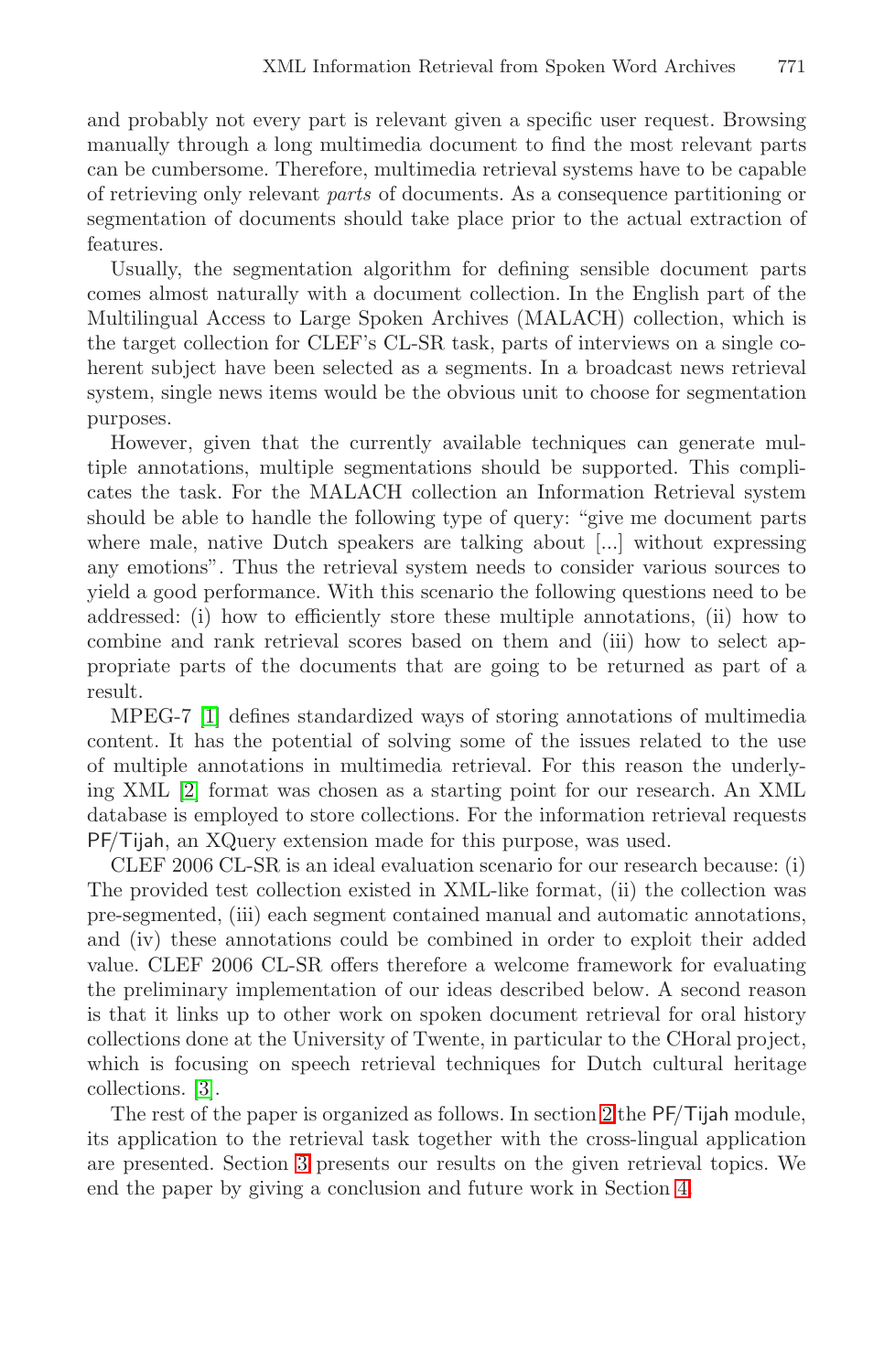#### <span id="page-2-0"></span>772 R. Aly et al.

# **2 P[F/](#page-2-1)Tijah: Text Search in XQuery**

PF/Tijah is a research project run by the University of Twente with the goal to create an extendable search syst[em.](#page-4-2) It is implemented as a module of the PathFinder XQuery (PF) execution system [4] and uses the Tijah XML Information Retrieval system [5]. PF/Tijah is part of the XML Database Management System MonetDB/XQuery. The whole system is an open source package developed in cooperation with CWI Amsterdam and the University of Munich. It is available from SourceForge.<sup>1</sup> The rest of this section is structured as follows: In Subsection 2.1 we describe the PF/Tijah system. The next Subsection 2.2 gives insights on application of the PF/Tijah system to perform the given tasks on the CLEF-2006 CL-SR collection. The last Subsection, 2.3, gives details on the cross-language aspects.

## **2.1 Features of PF/Tijah**

PF/Tijah supports retrieving arbitrary parts o[f](#page-6-1) [X](#page-6-1)ML data, unlike traditional information retrieval systems for which the notion of a document needs to be defined up front by the application developer. For instance, if the data consists of MPEG-7 annotations, one can retrieve complete documents, but also only parts inside documents with no need to adapt the index or any other part of the system.

Information retrieval queries are specified in PF/Tijah through a user-defined function in XQuery that takes a NEXI query as its argument. NEXI [6] stands for Narrowed Extended XPath. It is narrowed since it only supports the descendant and the self axis steps (which selects the current context node - opposed to all nodes beneath it). "Extended" because of its special about() function that takes a sequence of nodes and ranks those by their estimated probability of relevance to the query consisting of a number of terms.

PF/Tijah supports extended result presentation by means of the underlying query language. For instance, when searching for document parts, it is easy to include any XML element in the collection in the result. This can be done in a declarative way (i.e., not focusing on how-to include something but on what to include). This could be additional information on the author of the document or technical information such as the encoding. The result is gathered using XPath expressions and is returned by means of XQuery element constructions.

<span id="page-2-1"></span>As a result of the integration of information retrieval functionality in XQuery, PF/Tijah information retrieval search/ranking can be combined with traditional database query techniques, including for instance joins of datasets on certain values.

For example, one could search for video parts in which a word is mentioned, that is listed in a name attribute in an XML document collection on actors. It is also possible to narrow down the results by constraining the actor element further by, say, the earliest movie he played in.

<sup>1</sup> http://sourceforge.net/projects/monetdb/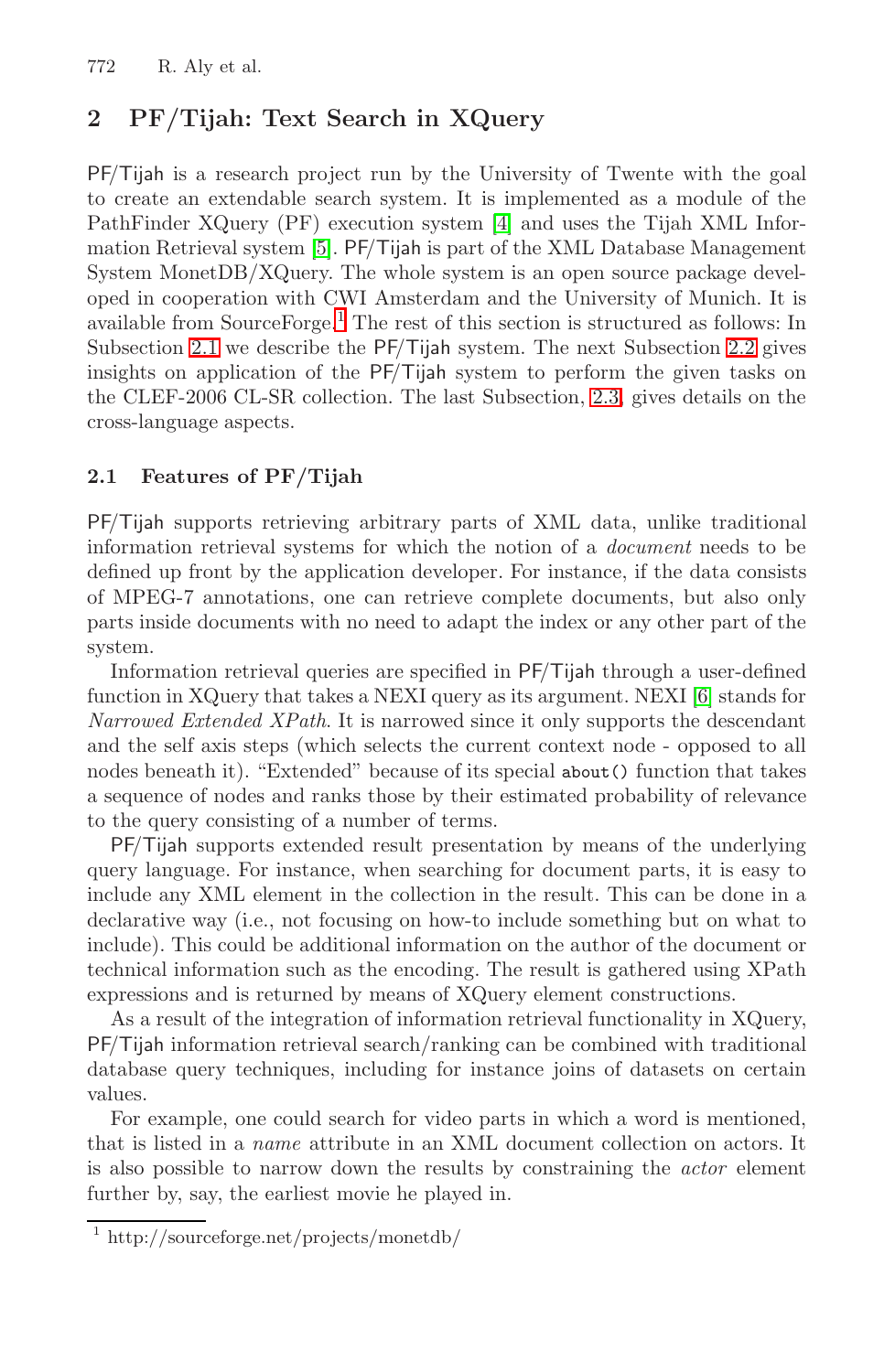#### **2.2 [Qu](#page-7-1)erying the CLEF-2006 CL-SR Collection**

For a description of the anatomy of the CLEF-2006 CL-SR collection please refer to [7]. PF/Tijah can be used to query this collection as follows. Considering topic 1133, "The story of Varian Fry and the Emergency Rescue Committee who saved thousands in Marseille", a simple CLEF CL-SR query that searches the ASR transcript version from 2004 is presented in Fig. 1. To understand the query it is necessary to have some basic knowledge of XQuery as for instance described by Katz et al. [8]. In the query, we specify which elements to search (in this case ASRTEXT2004A) explicitly. It is easy to run queries on other elements (annotations), for instance the SUMMARY elements, without the need to re-index. Furthermore, queries using several elements can be done by combining multiple about() functions with and or or operators in the NEXI query.

```
let $c := doc("Segments.xml")
for $doc in tijah-query($c, "//DOC[about(.//ASRTEXT2004A,
   varian fry)];")
return $doc/DOCNO
```
**Fig. 1.** Simple PF/Tijah query

```
let $opt := <TijahOptions returnNumber="1000" algebraType="COARSE2"
 txtmodel model="NLLR"/>
let $c := doc("Segments.xml")
(: for all topics :)
for $q in doc("EnglishQueries.xml")//top
  (: generate NEXI Query :)
 let $q text := tijah-tokenize(exactly-one($q/title/text()))
 let $q nexi := concat("//DOC[about(.//ASRTEXT2004A,", $q text, ")];")
  (: start query on the document node :)
  let {\text{result}} := {\text{tight-query-id}}({\text{Spot}}, {\text{fc}}, {\text{square}})(: for each result node print the standardized result :)
  for $doc at $rank in tijah-nodes($result)
  return
    string-join(($q/num/text(), "Q0", $doc/DOCNO/text(), string($rank),
      string(tijah-score($result, $doc)), "pftijah"), " ")
```
Fig. 2. PF/Tijah query that completely specifies a CLEF run

<span id="page-3-1"></span>Interestingly, we can specify one complete CLEF CL-SR run in one huge XQuery statement as shown in Fig. 2. The query takes every topic from the CLEF topics file, creates a NEXI query from the topic title, runs each query on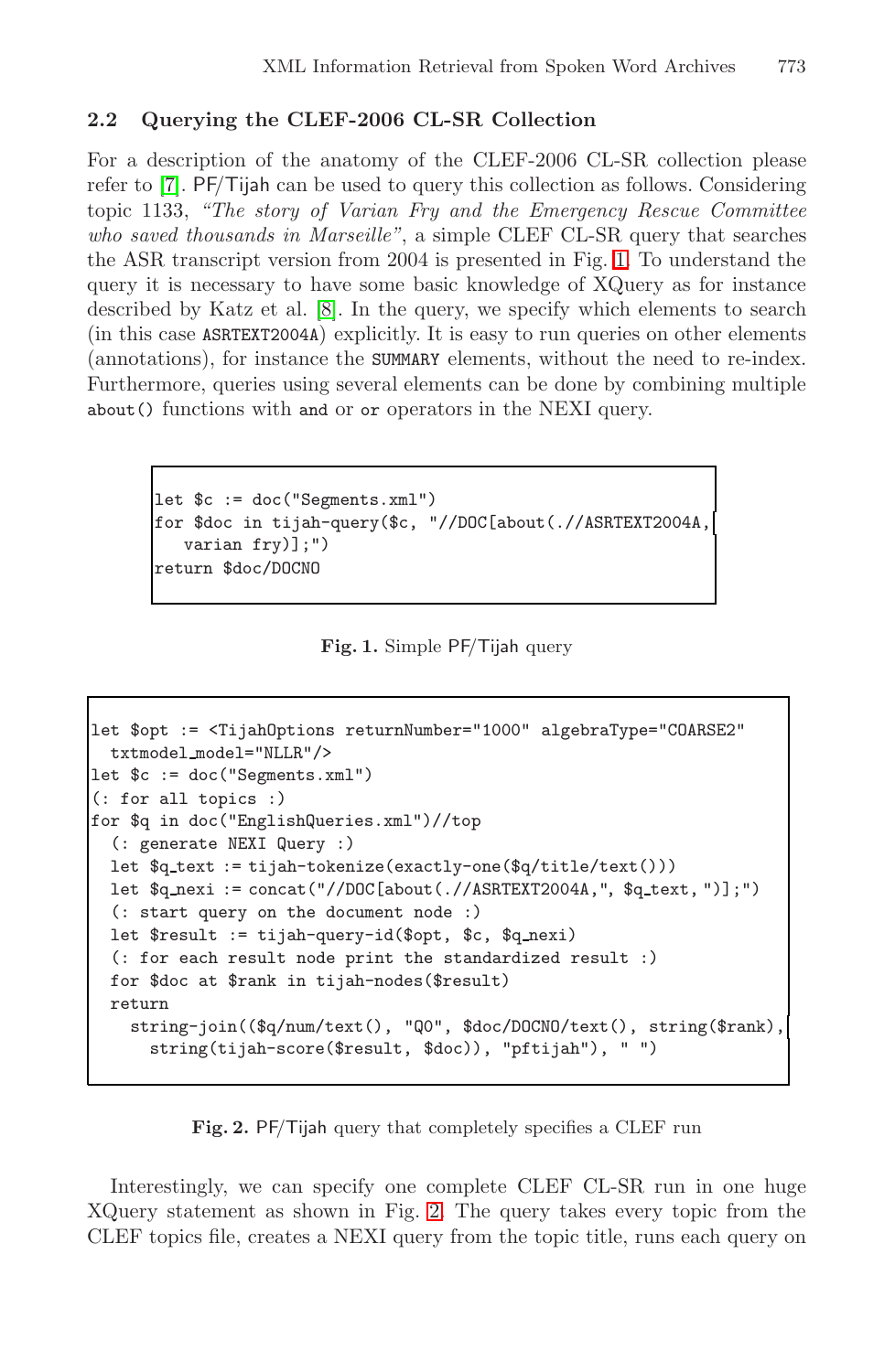<span id="page-4-2"></span>774 R. Aly et al.

the collection, and produces the official CLEF output format. The <TijahOptions /> element contains options for processing the query, such as the retrieval model [th](#page-4-3)at is supposed to be used. More about PF/Tijah can be found in [9].

#### **2.3 Cross-Lingual IR**

For cross-language retrieval Dutch topics [7] were used as queries on the English collection. For this purpose all Dutch queries were fully automatically translated into English and then processed with the procedure described above.

<span id="page-4-0"></span>As a machine translation (MT) system we used the free web translation service freetranslation.com<sup>2</sup>, which is based on the SDL Enterprise Translation Server, a hybrid phrase based statistical and example based machine translation system. There was no pre- or post-processing carried out. The results using freetranslation.com seemed to be performing well, though no formal evaluation of the translation quality was carried out. Since online MT systems like this are being changed regularly, it will be difficult to repeat the achieved results. This is one of the reasons we are considering building our own statistical MT system for a future CLEF evaluation.

# **3 Experimental Results**

We tested the out-of-the-box performance of PF/Tijah with provided, unmodified metadata. Table 1 shows the experimental results of 9 experiments. One experiment is the obligatory ASR run using relatively long queries consisting of of topic title and topic description (denoted as 'TD' in the table). The other eight runs were done using short queries with only the topic title ('T' in the table). Five out of nine runs use the original English topics ('EN' in the table). The four remaining runs use the manually translated Dutch topics ('NL' in the table) to search the English annotations. Runs were done on different annotations: on the ASR transcripts version 2004 ('ASR04'), on the manual keywords ('MK') and/or on the manual summaries ('SUM').

<span id="page-4-1"></span>Table 1 reports the LEF 2006 mean average precision results for 63 training topics and 33 test topics. The first five runs were officially submitted the other ones were self-assessed. The ASR-only results are significantly worse than any of the runs that use manual annotations (manual keywords or summaries of interview parts). Best results are obtained by combining the manual keywords and summaries. Interestingly, on the test topics, the difference between manual [keywords only \(U](http://www.freetranslation.com/)TmkEN) and manual keywords plus ASR (UTasr04mkEN) is statistically significant at the 5% level according to a paired sign test.

## <span id="page-4-3"></span>**4 Conclusions and Future Work**

Expectedly, retrieval results using ASR transcripts are far off from the results of manual annotation. For example, manually annotated summaries combined with

<sup>2</sup> http://www.freetranslation.com/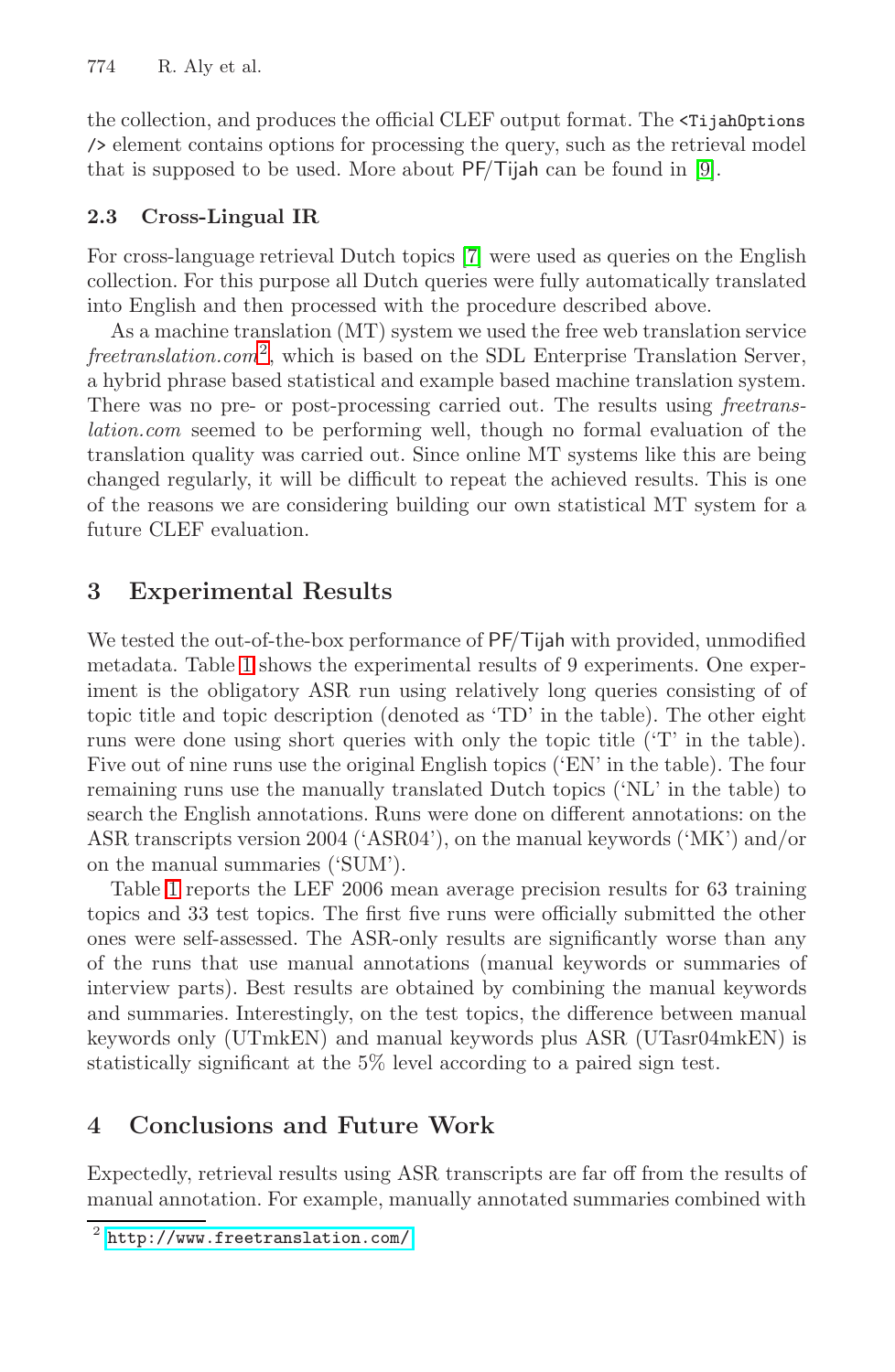| Run name         |    |           | Lang. Query Annotations Train (map) Test (map) |       |       |
|------------------|----|-----------|------------------------------------------------|-------|-------|
| UTasr04aEN-TD EN |    | <b>TD</b> | ASR <sub>04</sub>                              | 0.069 | 0.047 |
| UTasr04aEN       | ΕN | T         | ASR <sub>04</sub>                              | 0.058 | 0.052 |
| UTasr04aNl2      | NL | T         | ASR <sub>04</sub>                              | 0.053 | 0.039 |
| UTsummkENor      | ΕN | T         | MK, SUM                                        | 0.246 | 0.203 |
| UTsummkNl2or     | NL | T         | MK, SUM                                        | 0.210 | 0.169 |
| <b>UTmkEN</b>    | ΕN | T         | MК                                             | 0.201 | 0.151 |
| UTmkNL2          | NL | T         | МK                                             | 0.163 | 0.119 |
| UTasr04mkEN      | EN | T         | ASR04, MK                                      | 0.218 | 0.162 |
| UTasr04mkNL2     | NL | T         | ASR04, MK                                      | 0.177 | 0.129 |

**Table 1.** Mean average precision (map) on train and test queries (slightly differs from official values due to fixed bugs)

manual keywords have 0.2 mean average precision compared to 0.05 for the ASR transcripts. Taking costs and the available resources for the annotation process into account, manual annotation often turns out to be infeasible due to limited resources. Therefore, if no manual annotations are available – which is true for quite a number of audiovisual collections – automatic annotation at least allows a specific document to be considered if it contains relevant information to the user. In addition, experiments show that the combination of ASR and MK annotations improve the precision of the results significantly, compared to sole use of MK. Therefore we expect that the combination of manual and automatically generated annotations will be beneficial in general.

As it was stated in the introduction, using multiple annotations gives rise to several unsolved, important questions. The experiments described in this paper have been a first exploration of these issues using a well-defined spoken document retrieval evaluation corpus. We aim to continue this line of research by investigating (i) how annotation layers can most efficiently be stored, (ii) how retrieval scores could best be combined, and (iii) how document segmentation should be dealt with.

The storage structure used for the annotations was the predefined format (transformed to valid XML) of the CLEF-2006 CL-SR collection. All annotations were aligned after one segmentation scheme: parts of interviews on one coherent topic. This way all annotations nicely fitted into a rather flat hierarchical structure. In other also realistic settings segmentations could be more deeply nested or overlapping. For example, an automatically detected emotion could span multiple parts of an interview. This leaves the question open of how to efficiently store multiple annotations. Here, existing standards for data structures for the storage of annotations, like MPEG-7, have to be considered and evaluated.

The retrieval of information based on manual and automatic annotations was done so far using an "or" operator. This assumes that both annotation types contribute equally to the relevance of a segment. It is however more realistic to assume some kind of ordering or weighting. For example, manual keyword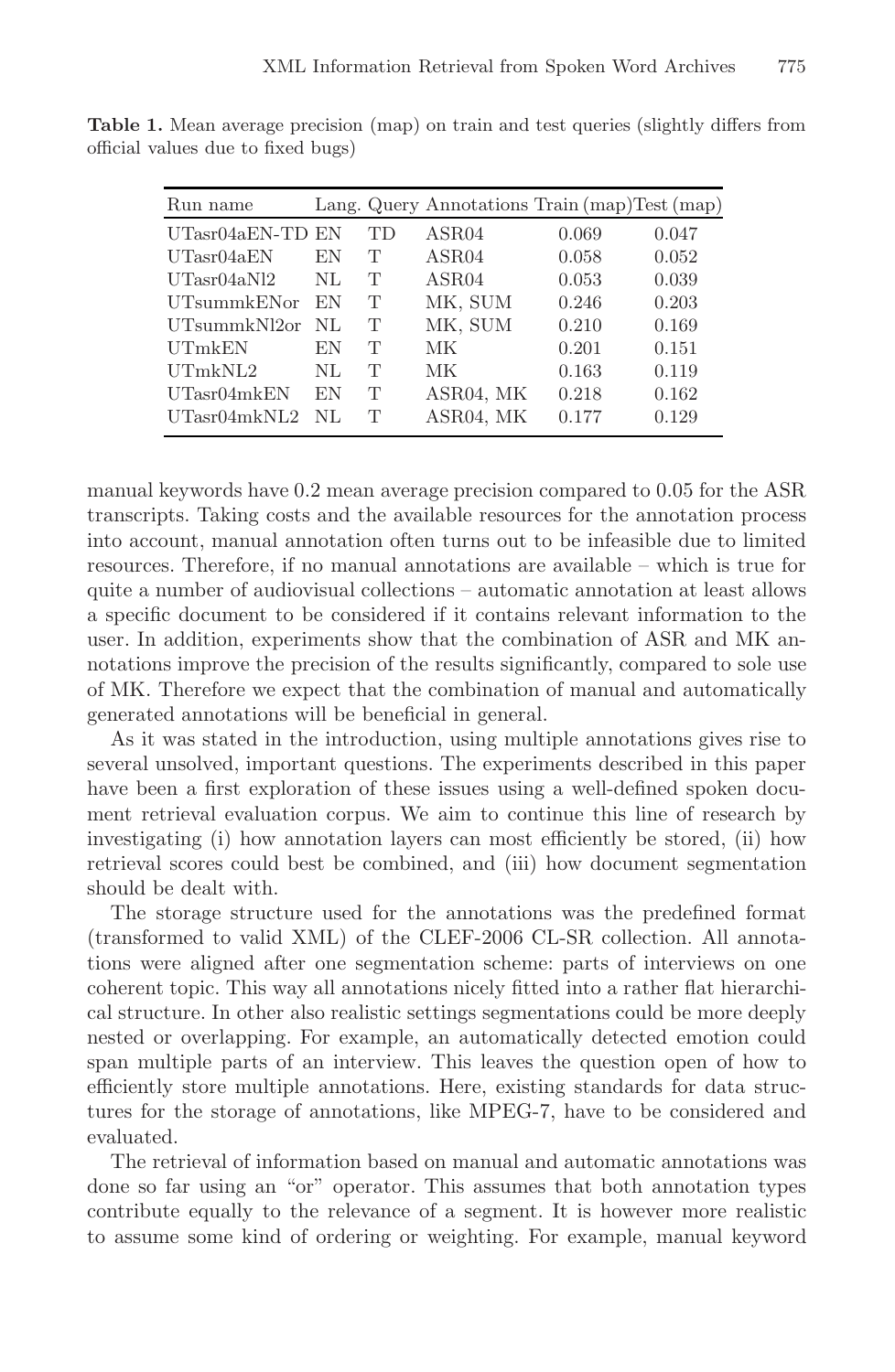776 R. Aly et al.

annotations might receive a larger weight than findings in the ASR transcript. How to solve the problem of possible overlapping annotations during the combination of retrieval results on different annotations is still to be settled.

With possibly huge amounts of content in one single multimedia document a retrieval system has to be able to select only certain parts which are presented to the user as being relevant. Because annotations may segment a document in multiple ways, the issue of which part to return as relevant needs to be addressed in more detail.

## **Acknowledgements**

We are grateful to the research programmes that made this work possible: Djoerd Hiemstra and Roeland Ordelman were funded by the Dutch BSIK project MultimediaN<sup>3</sup>. Robin Aly was funded by the Centre of Telematics and Information Technology's SRO-NICE programme<sup>4</sup>. Laurens van der Werff was funded by the Dutch NWO CATCH project Choral<sup>5</sup>. Many thanks to Arthur van Bunningen, Sander Evers, Robert de Groote, Ronald Poppe, Ingo Wassink, Dennis Reidsma, Dolf Trieschnigg, Lynn Packwood, Wim Fikkert, Jan Kuper, Dennis Hofs, Ivo Swartjes, Rieks op den Akker, Harold van Heerde, Boris van Schooten, Mariet Theune, Frits Ordelman, Charlotte Bijron, Sander Timmerman and Paul de Groot for translating the English topics to Dutch.

# **References**

- 1. MPEG-Systems-Group: ISO/MPEG N4285, Text of ISO/IEC Final Draft International Standard 15938-1 Information Technology - Multimedia Content Description Interface - Part 1 Systems. ISO (2001)
- <span id="page-6-0"></span>2. Bray, T., Paoli, J., Sperberg-McQueen, C., Maler, E.: The extensible markup language (xml) 1.0 3rd edn. Technical report, W3C (2004)
- <span id="page-6-1"></span>3. Ordelman, R., de, F.J., van A.J.H.: The role of automated speech and audio analysis in semantic multimedia annotation. In: Proceedings of the International Conference on Visual Information Engineering (VIE2006), Bangalore, India (September 2006)
- 4. Boncz, P., Grust, T., van Keulen, M., Manegold, S., Rittinger, J., Teubner, J.: MonetDB/XQuery: A fast XQuery processor powered by a relational engine. In: Proceedings of the ACM SIGMOD Conference on Management of Data, ACM, New [York](http://www.multimedian.nl/) [\(200](http://www.multimedian.nl/)6)
- [5.](http://www.ctit.utwente.nl/research/sro/nice/)[List,](http://www.ctit.utwente.nl/research/sro/nice/)[J.,](http://www.ctit.utwente.nl/research/sro/nice/)[Mihajlovic,](http://www.ctit.utwente.nl/research/sro/nice/)[V.,](http://www.ctit.utwente.nl/research/sro/nice/)[Ramire](http://www.ctit.utwente.nl/research/sro/nice/)z, G., de Vries, A., Hiemstra, D., Blok, H.: Tijah: Embracing IR methods in XML databases. Information Retrieval Journal 8(4), 547– 570 (2005)
- 6. O'Keefe, R., Trotman, A.: The simplest query language that could possibly work. In: Proceedings of the 2nd Initiative for the Evaluation of XML Retrieval (INEX) (2004)

 $^3$ http://www.multimedian.nl/

<sup>4</sup> http://www.ctit.utwente.nl/research/sro/nice/

 $5$ http://hmi.ewi.utwente.nl/project/CHoral